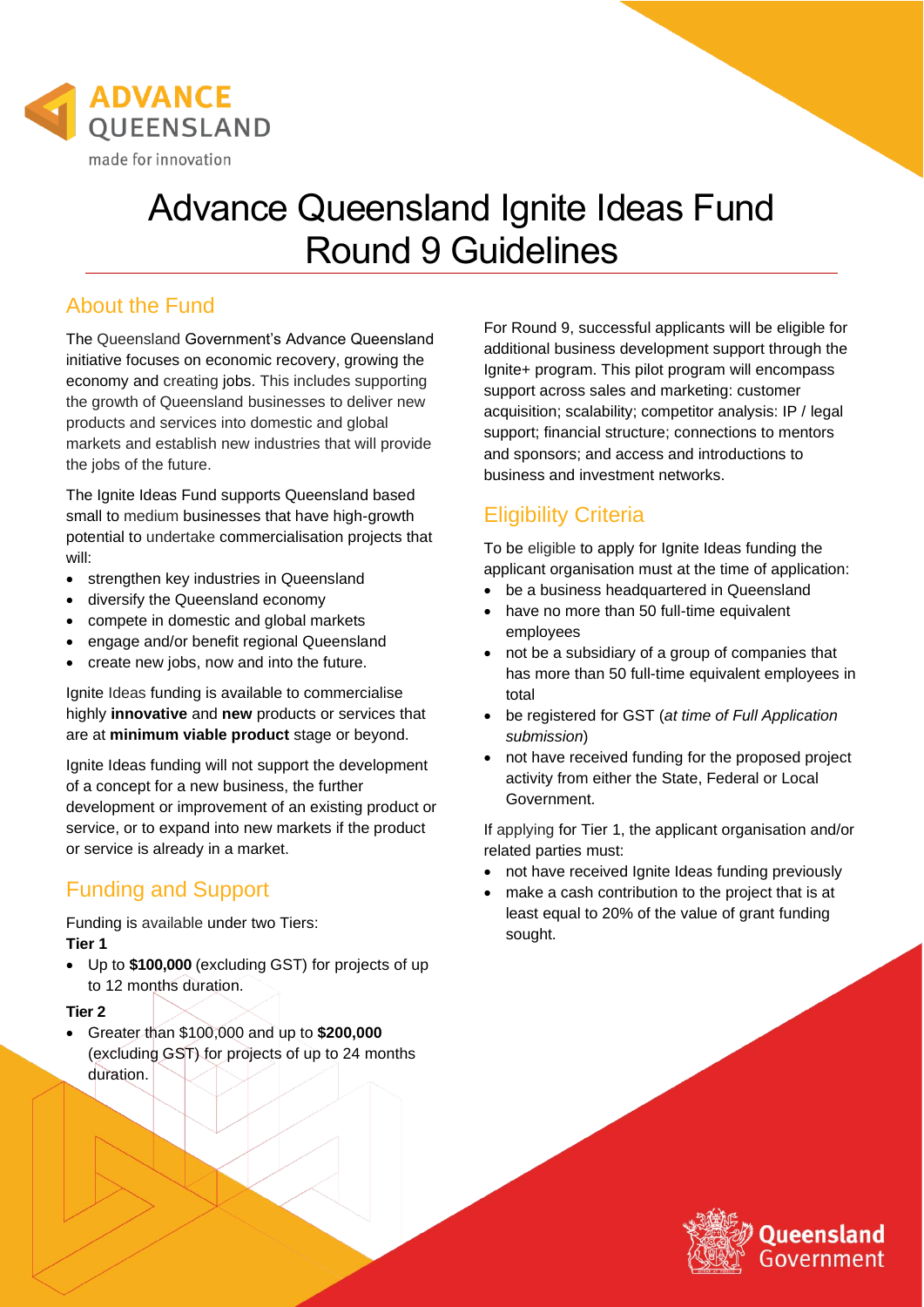If applying for Tier 2, the applicant organisation and/or related parties must:

- not have received an Ignite Ideas Fund Tier 2 grant previously
- not be applying for a product or service that has previously received Ignite Ideas funding
- have successfully completed any project funded under Tier 1 of the Ignite Ideas Fund (if relevant)
- make a cash contribution to the project that is at least equal to the amount of Ignite Ideas funding sought.

Organisations and their related parties are limited to one application per funding round.

## Using the Ignite Ideas Funding

Ignite Ideas Fund expenditure must be related to project specific commercialisation activities and fall within the following eligible cost categories:

- salary expenditure (including salary-related on-costs) for new employees directly contributing to the delivery of the project
- salary expenditure (including salary-related on-costs) for founders and existing employees directly contributing to the delivery of the project (capped at 20% of the total grant)
- services provided by (unrelated) external parties
- equipment not exceeding \$10,000 per item (capped at 10% of the total grant)
- consumables
- travel, accommodation and subsistence costs.

It is expected that all Ignite Ideas funding will be expended in Queensland, unless it can be demonstrated that expenditure outside Queensland is essential to ensure successful delivery of the project. Project costs must be deemed appropriate for the project and reasonable in nature by the Department.

Costs **not** eligible for Ignite Ideas funding include:

- FDA/TGA or other regulatory approval costs
- capital works and/or physical infrastructure including any buildings, telecommunications and IT networks
- individual items of equipment exceeding \$10,000
- costs associated with the production of products for sale, employee allowances, bonuses and fringe benefits
- air travel other than economy class
- conference fees
- entertainment costs
- ongoing compliance fees and licences
- inventory and warehousing costs
- costs associated with securing and/or managing the grant funding (e.g. grant writers and bookkeeping costs)
- general business operating costs including but not limited to rent, rates, electricity, water, internet, insurance, software and accounting fees.

Ignite Ideas Fund projects should **not** include the following activities:

- business as usual or general operational activities and associated expenses
- development or testing of a prototype
- the further development or improvement of an existing product or service including testing or customer trials
- clinical trials
- distribution other than to send samples for market/customer acceptance testing.

## Applicant Contribution

Tier 2 applicants must provide at the time of full application evidence of their ability to meet the required matching funding contribution in the form of a declaration from a suitably qualified independent party who:

- is a member of:
	- the Institute of Chartered Accountants, or
	- CPA Australia, or
	- the Institute of Public Accountants with a Professional Practice Certificate.

The cash contribution of the applicant organisation can cover any direct project costs.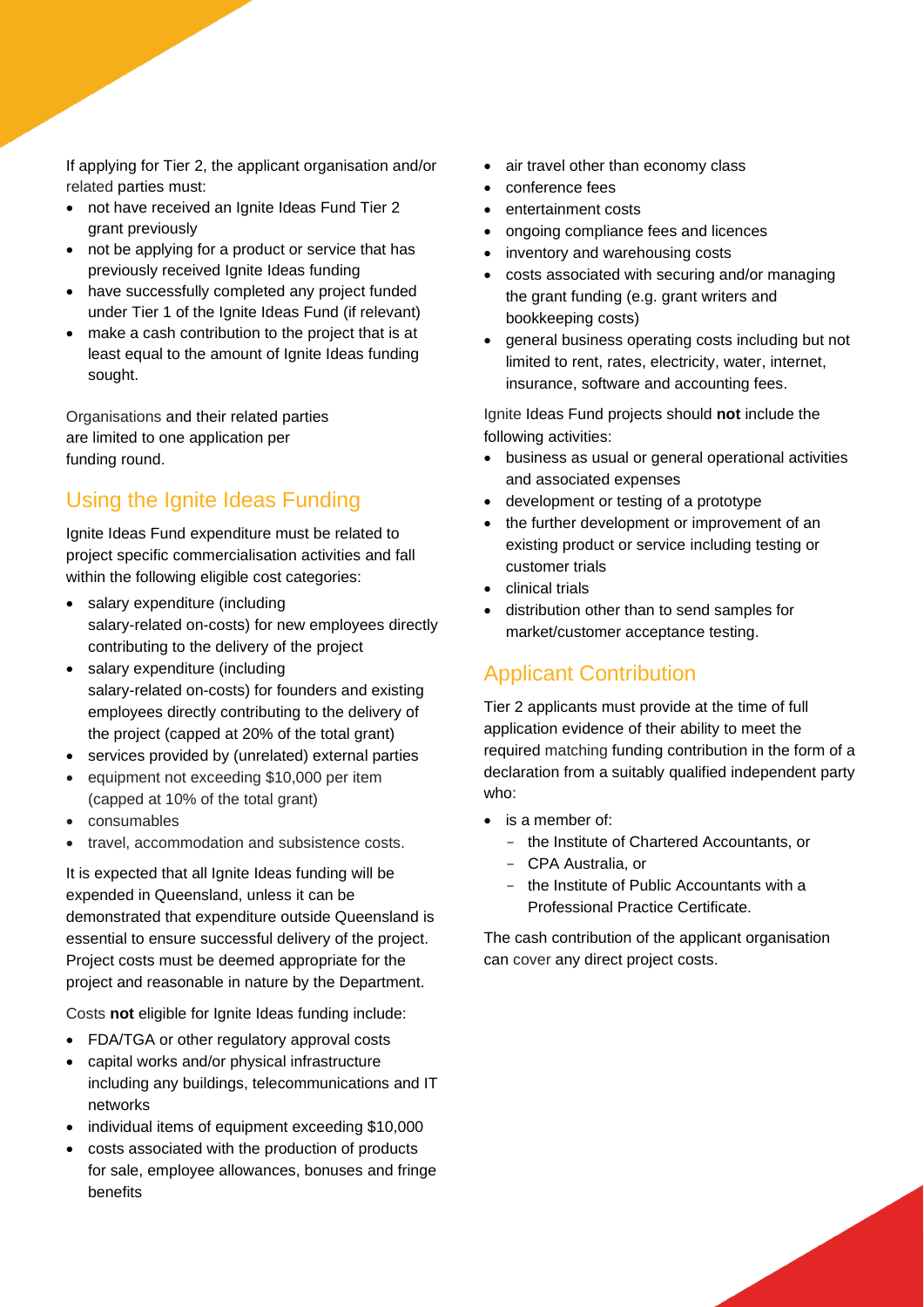#### Assessment Criteria

*Read the Ignite Ideas Fund Frequently Asked Questions for guidance on addressing the assessment criteria.*

#### *1. Innovation*

The application should demonstrate that:

- the product or service is clearly innovative, unique and new
- there is a sound understanding of potential competitors and what differentiates the product or service from those already in the market
- the applicant organisation:
	- owns, or has been assigned irrevocable, perpetual rights to any intellectual property necessary to commercialise the product or service.
	- has appropriate measures in place to protect any intellectual property relating to the product or service.

#### *2. Market potential*

The application should demonstrate a significant understanding of potential markets and justify that:

- there is significant market demand for the product or service from identifiable customers/users
- the market demand for the product or service is scalable.

The letters of support from customers/potential customers will also be considered under this assessment criterion.

#### *3. Technology/market readiness*

The application should demonstrate that:

- at the time of application, the product or service is at, or beyond, minimum viable product stage (i.e. beyond initial proof of concept/prototype and has been tested with potential users of the product or service)
- by project completion, the product or service will have entered the market as evidenced by increased paying customers and increased business revenue.

#### *4. Project viability*

The application should demonstrate:

- that the project is well planned and achievable with key **commercialisation** activities, outcomes, expenditure and timeframes identified
- how, and to what extent, the project will increase sales revenue and/or profitability
- that key project risks have been identified and risk mitigation strategies are in place.

The Milestone Activities and Outcomes will be considered under this assessment criterion.

The letter(s) confirming a Tier 2 applicant's ability to make the required matching cash contribution will also be considered under this assessment criterion.

#### *5. Organisational capability*

The application should demonstrate that:

- the applicant organisation has:
	- the technical skills relevant to the project
	- the management skills and experience in delivering commercialisation projects
	- access to mentoring support, if required, to provide guidance in delivering the commercialisation outcomes.

The resumes of key project staff will be considered under this assessment criterion.

#### *6. Benefits to Queensland*

The application should demonstrate how:

- the project will provide benefit to Queensland industries and/or the broader community (outside of the benefit to the applicant organisation)
- the project will create jobs, both during the project execution and in the longer-term, for both the applicant organisation and the associated supply chain
- the project has the potential to positively contribute to/create a new Queensland industry
- where possible, the project will benefit Queensland regions (outside of Brisbane).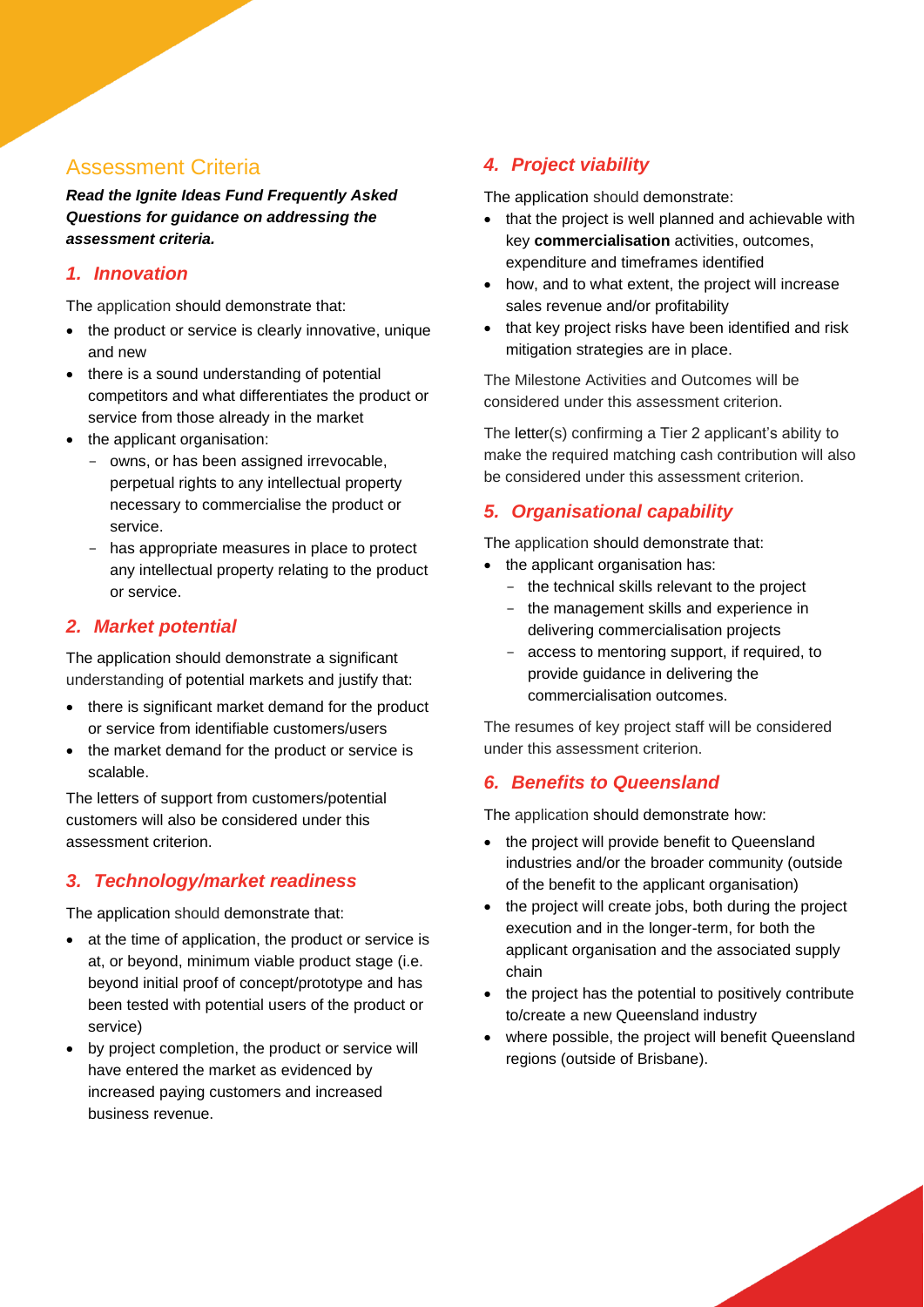## Submitting an Application

The Ignite Ideas Fund has a two-stage application process.

## **Stage 1 – Expression of Interest round**

Expressions of Interest should be submitted online via the Advance Queensland website.

The closing time and date for submitting applications can be found on the website.

## **Stage 2 – Full Application round**

Following assessment of the Expression of Interest applications, a number of applicants will be invited to submit a Full Application.

Expressions of Interest not progressing to the Full Application stage will not be considered further for funding.

## Application Assessment

All applications will be assessed against the eligibility requirements. Only eligible submissions will be considered for funding support.

Applicant organisations may be contacted at any stage of the assessment process to clarify any information provided in the application and/or to request further information to enable a due diligence and probity assessment.

There is no implicit guarantee of approval at any stage in the process, and applicants will be notified via email of the assessment outcomes.

The Queensland Government may consider ensuring successful applications are equitably distributed across the state and to recognise priority target groups inclusive of regional, female led, and Aboriginal and Torres Strait Islander businesses (*refer to FAQs for definitions*).

The Queensland Government may, at its discretion, not accept an application or award funding in the case that a project involves (*but not limited to*) activities involving liquor, gambling, tobacco, adult services and illicit substances.

There is no appeals process for unsuccessful applicants.

## Conditions of Funding

Successful applicants will be required to enter into a legally binding Financial Incentive Agreement (FIA) with the Queensland Government. You should ensure you have read and accept the terms and conditions of the FIA, prior to submitting an application, as they will not be negotiable at the time a funding offer is made.

Successful applicants will be required to finalise the FIA within 30 business days of receiving the initial draft of the FIA and execute a FIA within 10 business days of the department providing the final version of the FIA.

Successful applicants must commence projects within 40 business days of execution of the FIA and eligible expenditure can only be incurred from the project commencement date as detailed in the FIA.

Failure to meet either of these timeframes will result in the funding offer being withdrawn.

Payment of grants will be made in instalments based on project milestones. The first payment will be made upon execution of the FIA; subsequent payments will be made upon successful completion of project milestones activities and outcomes; and the final milestone payment will be in arrears following successful completion of the project.

Grant payments will be made upon the provision of documentary evidence that all project requirements have been satisfied, including evidence that the relevant activities have been completed, adequate project expenditure has been incurred by the recipient organisation, and matching cash has been contributed by all committed parties.

Funding recipients will be expected to actively promote their projects, and to provide information and attend media/promotion events if requested.

The Queensland Government funding should be acknowledged by recipients in all relevant published material, media releases and public statements.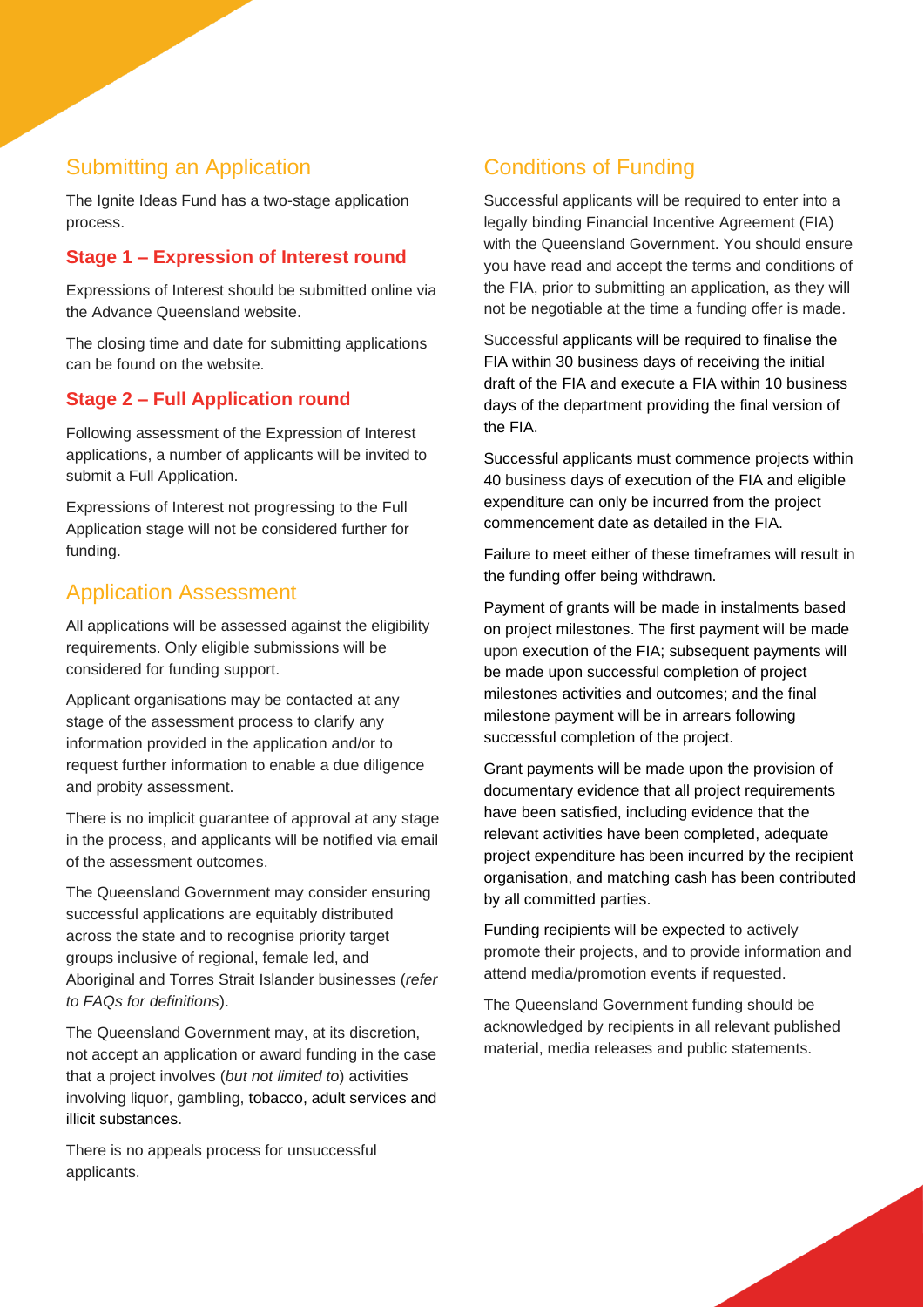#### **Privacy**

The Department of Tourism, Innovation and Sport (the department) is collecting personal information from you such as your name, address, contact details of yourself and your business (including employees and partners), resume, employment and directorship, corporate officer history, payslips, asset and financial information and other information relevant to your application or provided by you.

This information is collected for the purpose of assessing and evaluating your application for funded projects, milestone reports, and otherwise the departments function of supporting businesses and industry through innovation programs and grants.

The email address you provide will be used to communicate with you about your application or program participation (if successful). For example, you may be contacted via email about participating in a survey, interview or focus group. Dependent upon the email service provider you have chosen, this may result in your personal information being transferred overseas.

The personal information provided may be provided to other relevant Queensland government departments and Ministers, to publicly announce or publish as identified in the guidelines and Frequently Asked Questions (FAQ's) and promote those projects that have been funded. This may include the recipient's name and the amount of funding awarded, project details, agreed outcomes, and progress. De-identified aggregated data may also be used for the purpose of managing and evaluating the 'Ignite Ideas' initiative and inform government. Your personal information will also be used to provide the services outlined in the guidelines and FAQ's, and for the purposes of research, evaluation, promotion and monitoring of such services, and to improve and design services and programs.

Your personal information will not be otherwise used or disclosed unless authorised or required by law and will be managed in accordance with the *Information Privacy Act 2009*. The provisions of the *Right to Information Act 2009* apply to documents in the possession of the Queensland Government.